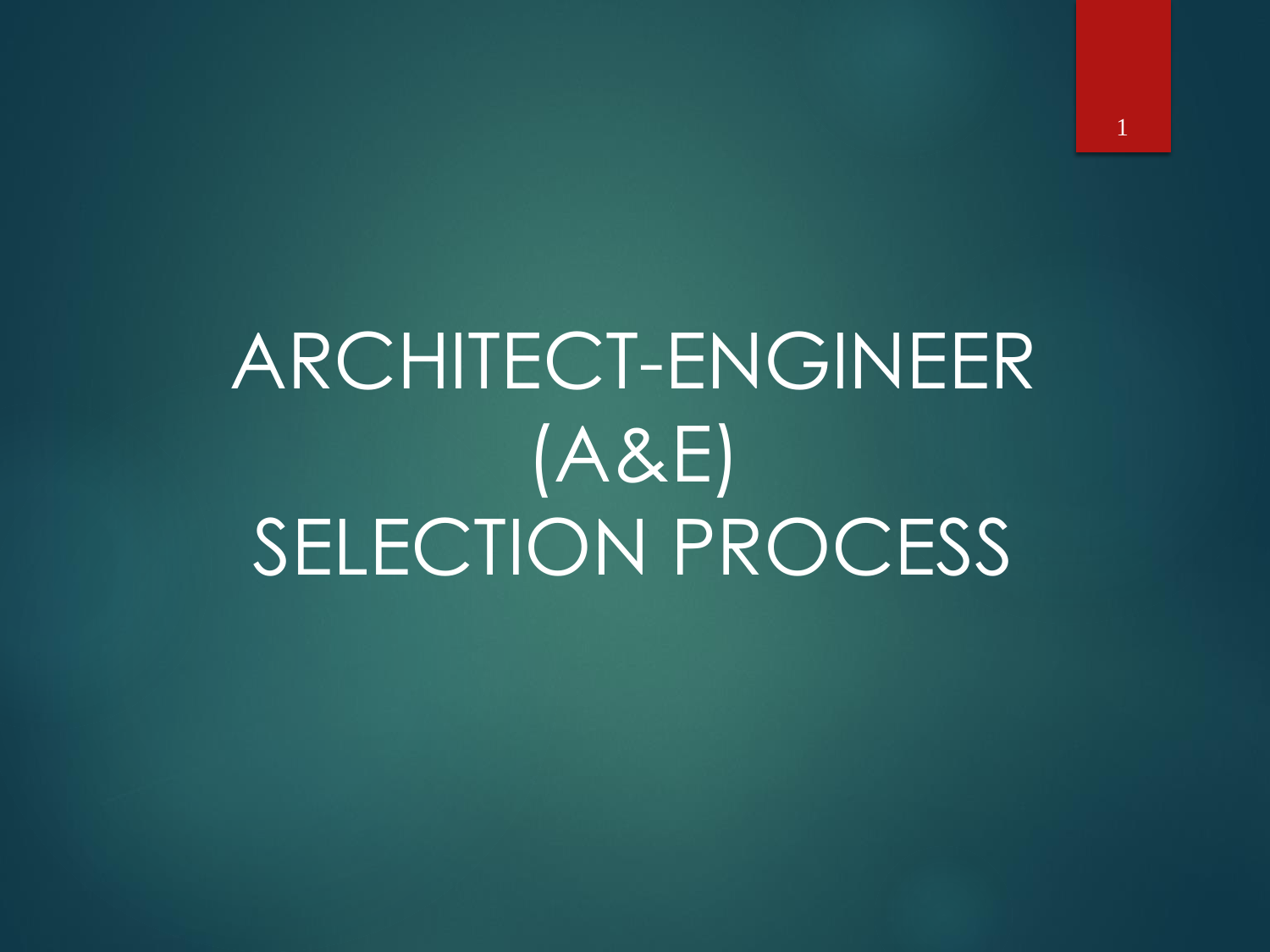## The Brooks Act

 The Brooks Act: Federal Government Selection of Architects and Engineers Public Law 92-582 92nd Congress, H.R. 12807 October 27, 1972 An Act To amend the Federal Property and Administrative Services Act of 1949 in order to establish Federal policy concerning the selection of firms and individuals to perform architectural, engineering, and related services for the Federal Government.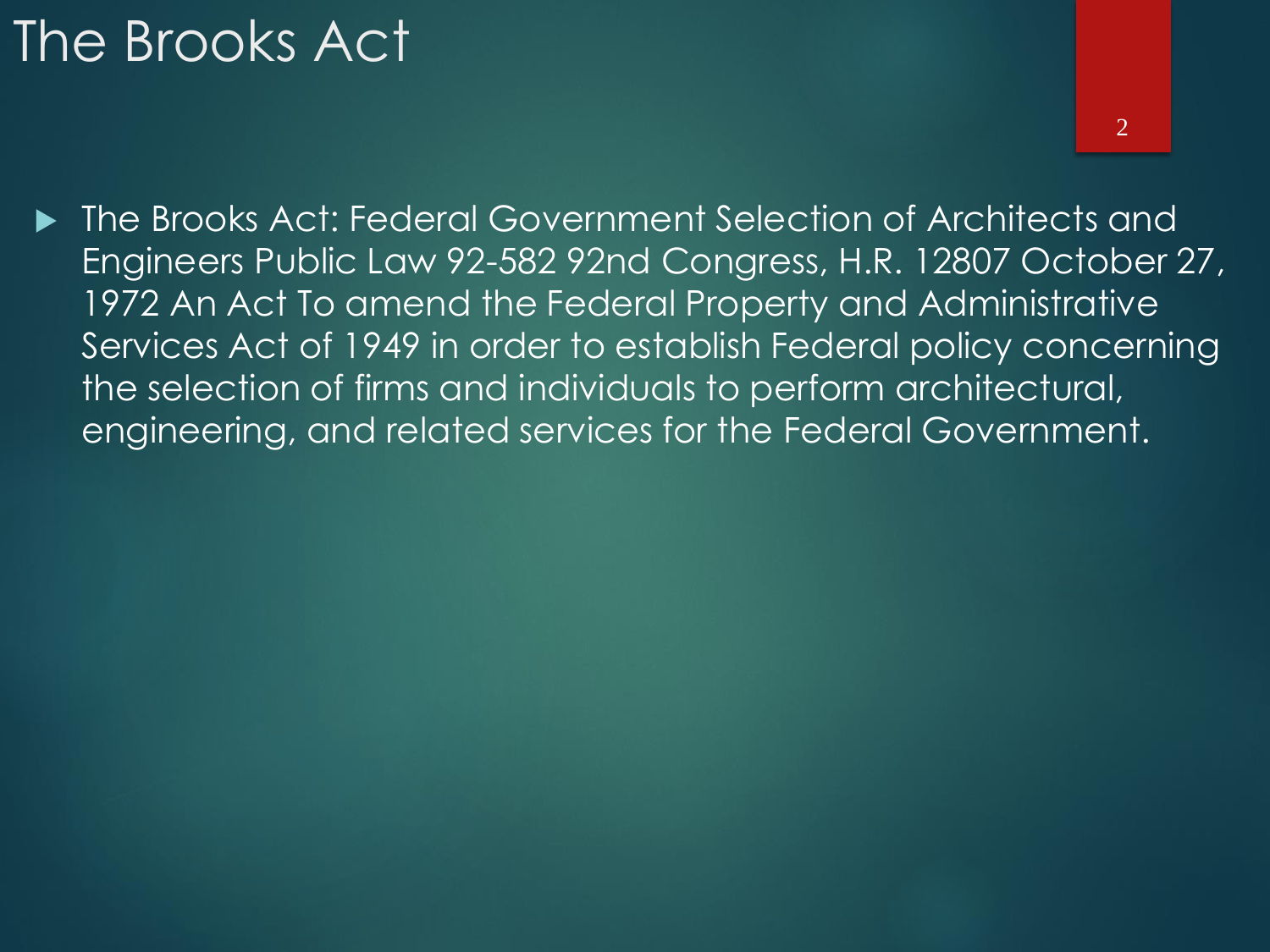#### "TITLE IX - SELECTION OF ARCHITECTS AND ENGINEERS "DEFINITIONS "Sec.901

 "(3) The term "architectural and engineering services" means - 1. professional services of an architectural or engineering nature, as defined by State law, if applicable, which are required to be performed or approved by a person licensed, registered, or certified to provide such services as described in this paragraph; 2. professional services of an architectural or engineering nature performed by contract that are associated with research, planning, development, design, construction, alteration, or repair of real property; and 3. such other professional services of an architectural or engineering nature, or incidental services, which members of the architectural and engineering professions (and individuals in their employ) may logically or justifiably perform, including studies, investigations,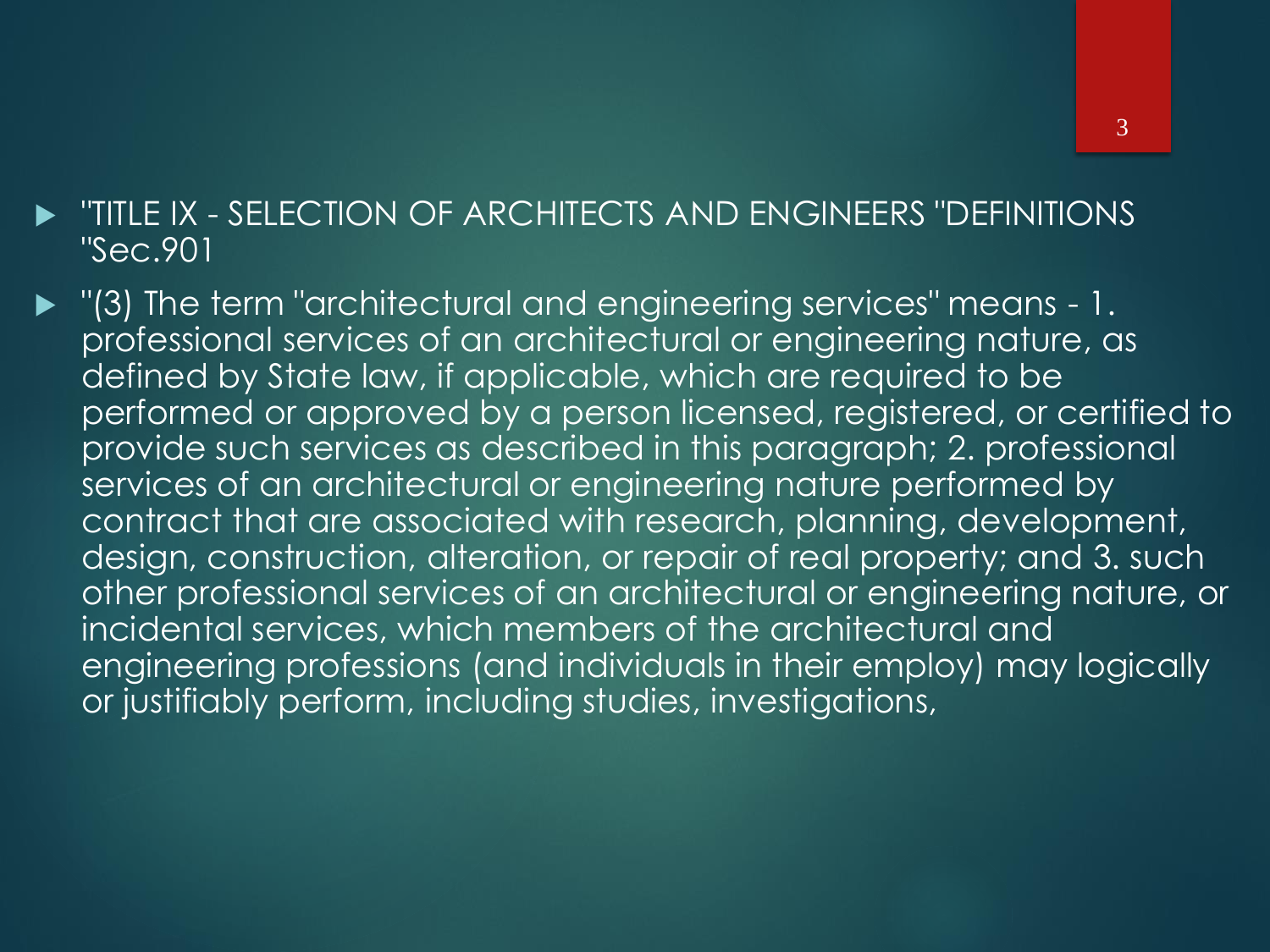surveying and mapping, tests, evaluations, consultations,

4

comprehensive planning, program management, conceptual designs, plans and specifications, value engineering, construction phase services, soils engineering, drawing reviews, preparation of operation and maintenance manuals, and other related services.

P "POLICY "Sec.902. The Congress hereby declares it to be the policy of the Federal Government to publicly announce all requirements for architectural and engineering services, and to negotiate contracts for architectural and engineering services on the basis of demonstrated competence and qualification for the type of professional services required and at fair and reasonable prices.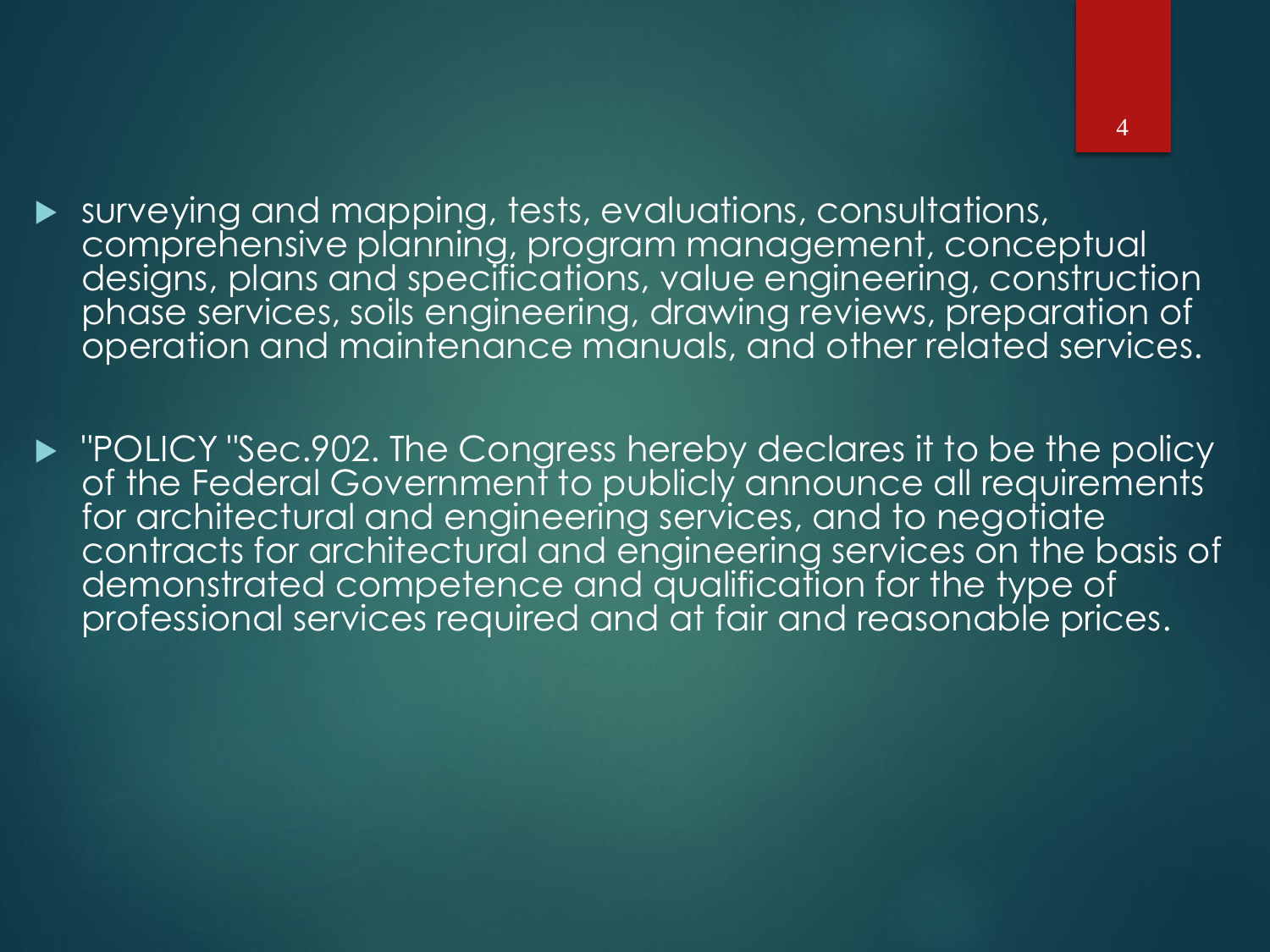## 19.803 Selecting Acquisitions for the 8(a) Program

 Through their cooperative efforts, the SBA and an agency match the agency's requirements with the capabilities of 8(a) concerns to establish a basis for the agency to contract with the SBA under the program. Selection is initiated in one of three ways-

5

▶ The SBA advises an agency contracting activity through a search letter of an 8(a) firm's capabilities and asks the agency to identify acquisitions to support the firm's business plans.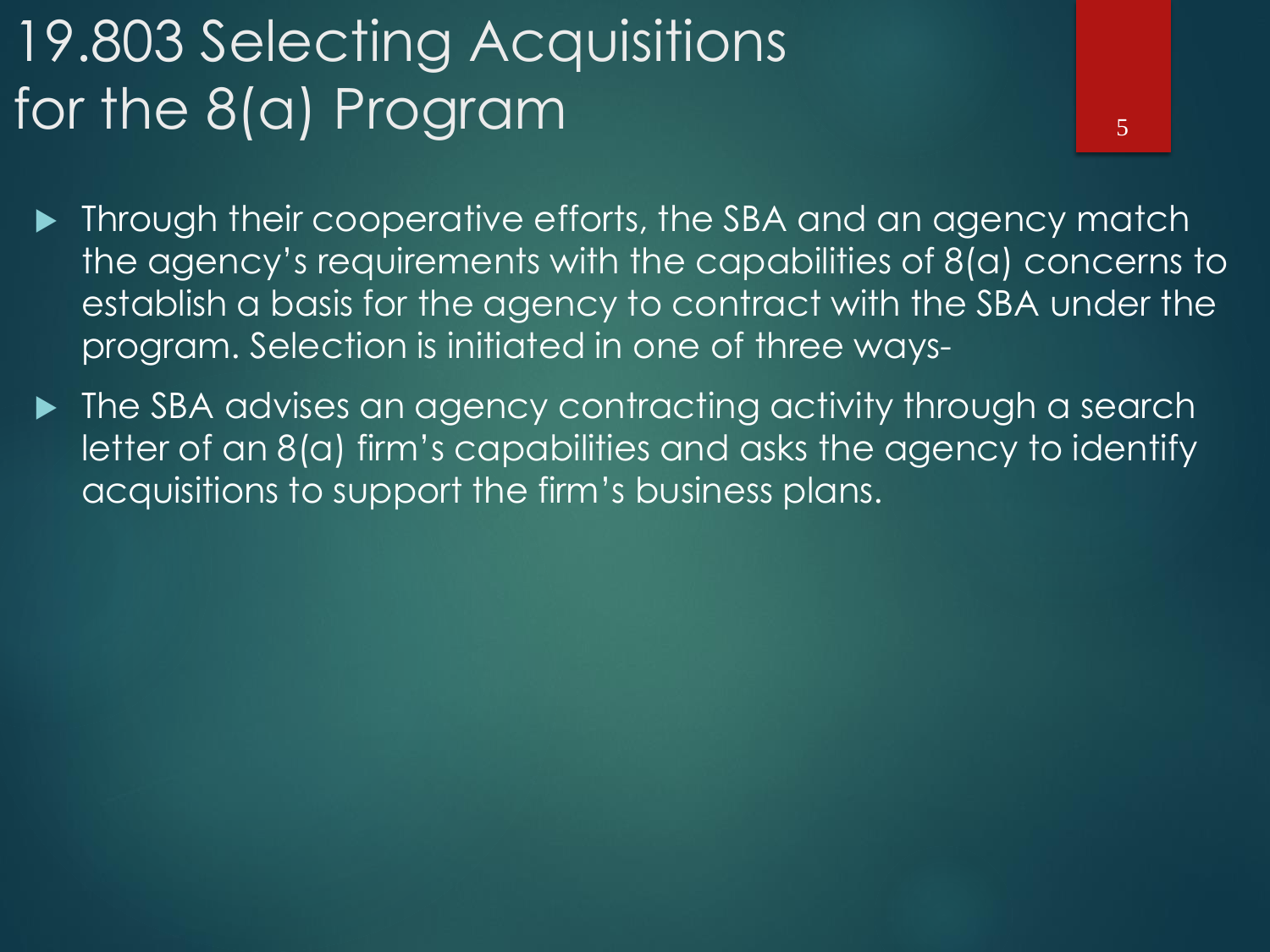- (b) The SBA identifies a specific requirement for a particular 8(a) firm or firms and asks the agency contracting activity to offer the acquisition to the 8(a) Program for the firm(s).
- (c) Agencies may also review other proposed acquisitions for the purpose of identifying requirements which may be offered to the SBA. Where agencies independently, or through the self-marketing efforts of an 8(a) firm, identify a requirement for the 8(a) Program, they may offer on behalf of a specific 8(a) firm, for the 8(a) Program in general, or for 8(a) competition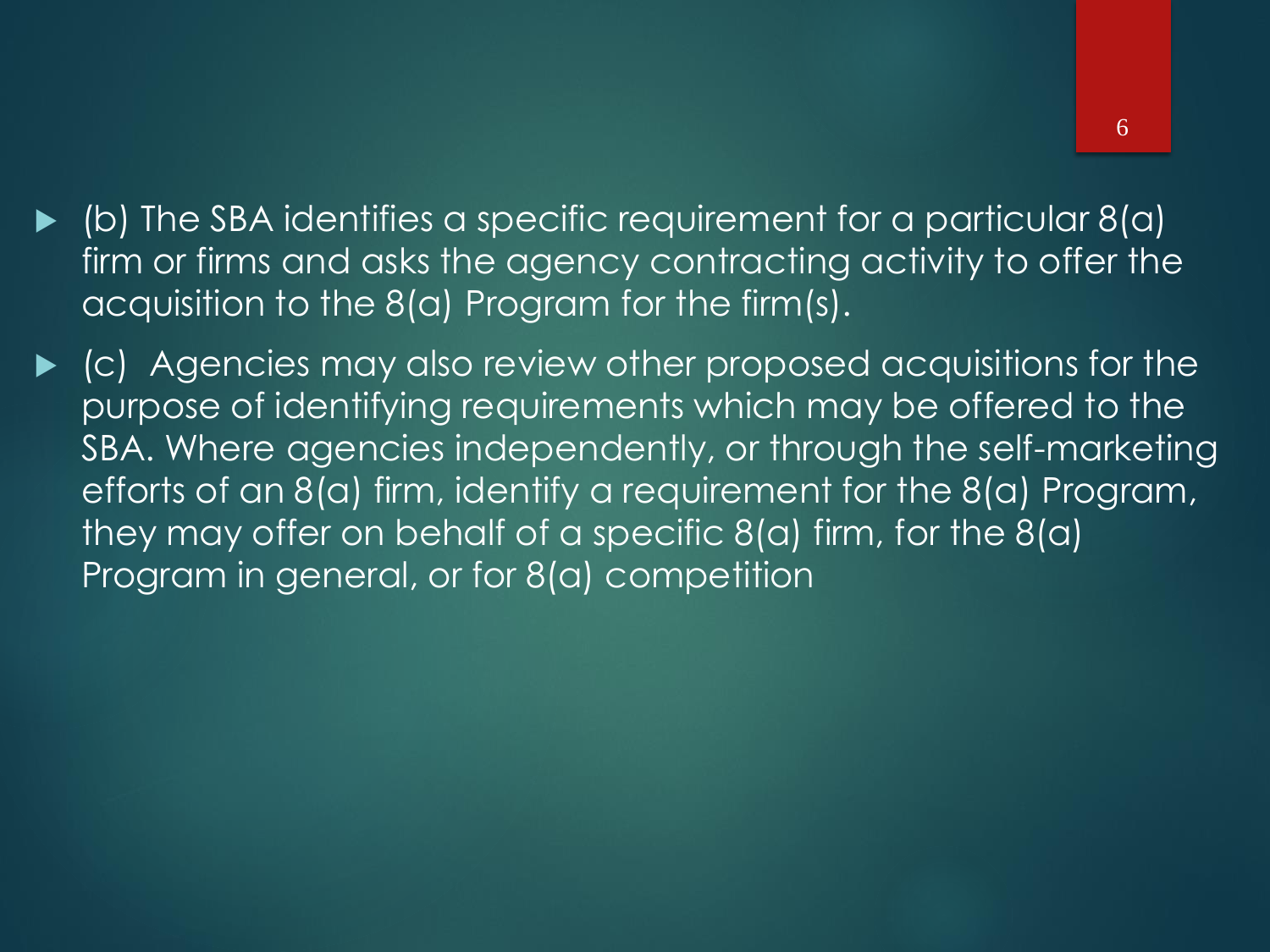### FAR 36.6 – Architect-Engineer Services

 (a) Agencies shall evaluate each potential contractor in terms of its- (1) Professional qualifications necessary for satisfactory performance of required services;

7

(2) Specialized experience and technical competence in the type of work required, including, where appropriate, experience in energy conservation, pollution prevention, waste reduction, and the use of recovered materials;

(3) Capacity to accomplish the work in the required time;

(4) Past performance on contracts with Government agencies and private industry in terms of cost control, quality of work, and compliance with performance schedules;

(5) Location in the general geographical area of the project and knowledge of the locality of the project; provided, that application of this criterion leaves an appropriate number of qualified firms, given the nature and size of the project; and

(6) Acceptability under other appropriate evaluation criteria.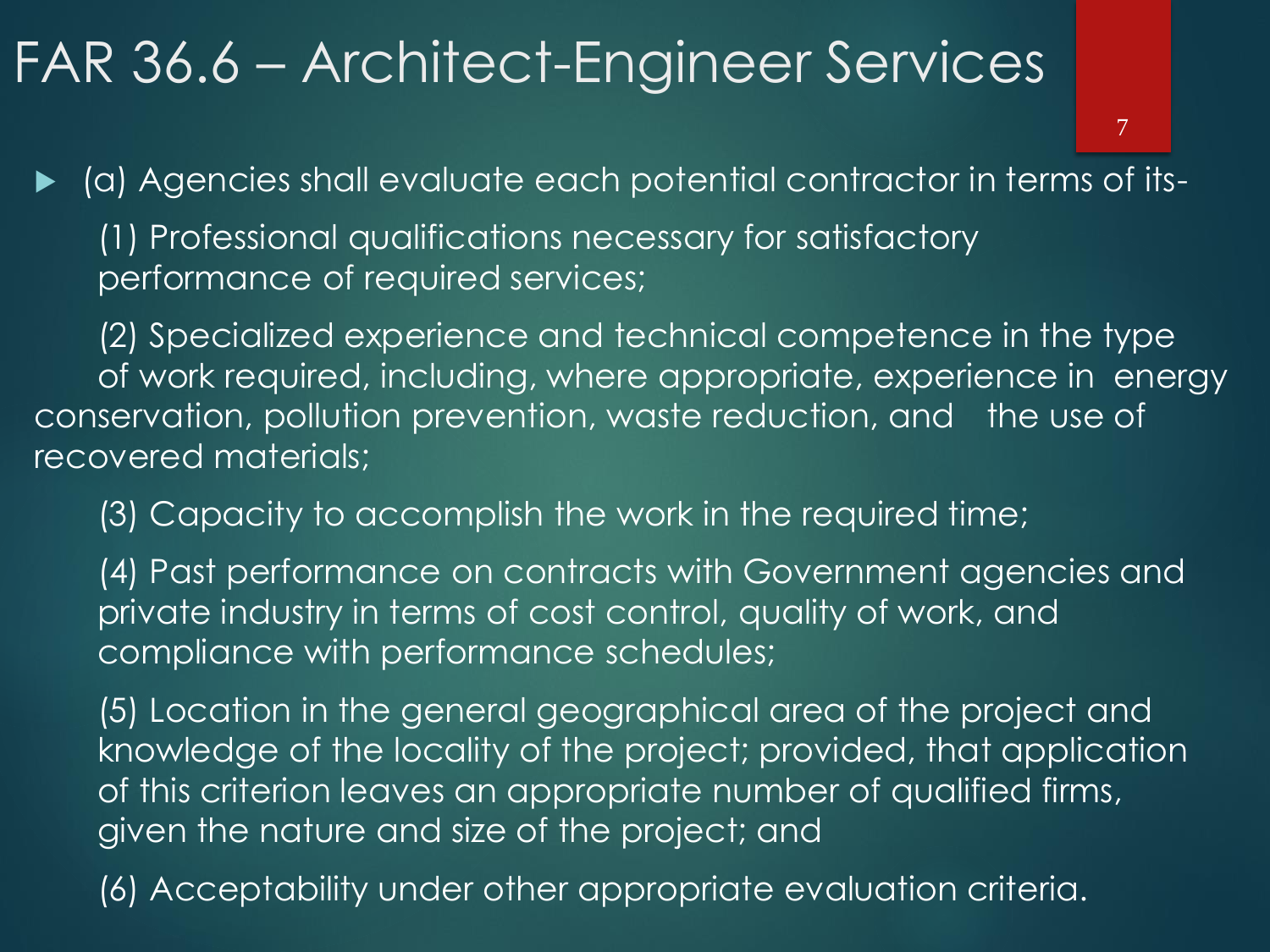# 36.603 Collecting Data on and Appraising Firms' Qualifications

 (a) *Establishing offices.* Agencies shall maintain offices or permanent evaluation boards, or arrange to use the offices or boards of other agencies, to receive and maintain data on firms wishing to be considered for Government contracts. Each office or board shall be assigned a jurisdiction by its parent agency, making it responsible for a geographical region or area, or a specialized type of construction.

8

- (b) *Qualifications data.* To be considered for architect-engineer contracts, a firm must file with the appropriate office or board the **[Standard Form 330](https://www.acquisition.gov/sites/default/files/current/far/html/FormsStandard27.html#wp1176776)**, "Architect-Engineer Qualifications," Part II, and when applicable, [SF 330](https://www.acquisition.gov/sites/default/files/current/far/html/FormsStandard27.html#wp1176776), Part I.
- c) *Data files and the classification of firms.* Under the direction of the parent agency, offices or permanent evaluation boards shall maintain an architect-engineer qualifications data file. These offices or boards shall review the [SF 330](https://www.acquisition.gov/sites/default/files/current/far/html/FormsStandard27.html#wp1176776) filed, and shall classify each firm with respect to-
	- (1) Location;
	- (2) Specialized experience;
	- (3) Professional capabilities; and

(4) Capacity, with respect to the scope of work that can be undertaken. A firm's ability 36.606 Negotiations.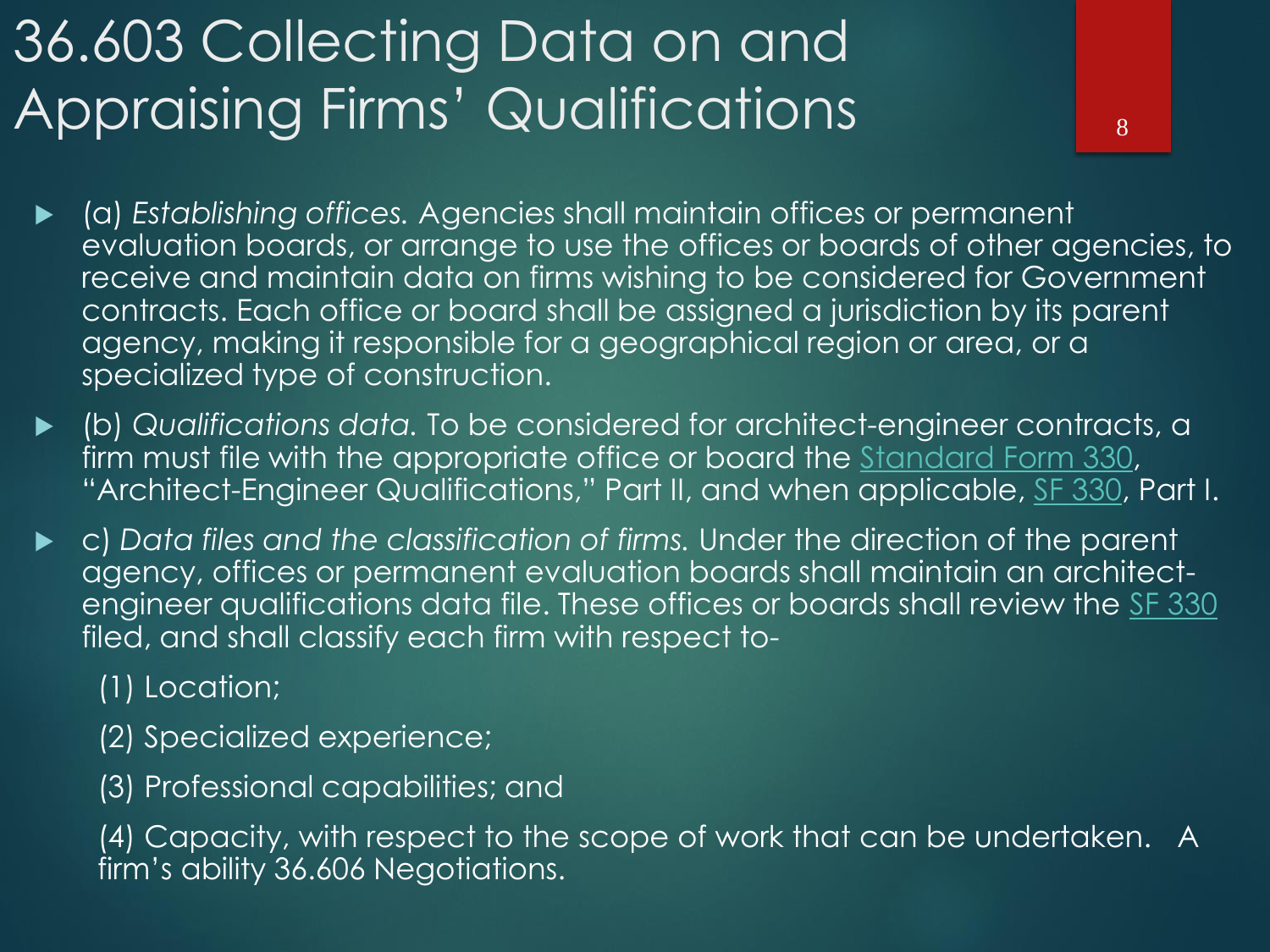- a) Unless otherwise specified by the selection authority, the final selection authorizes the contracting officer to begin negotiations. Negotiations shall be conducted in accordance with **[Part 15](https://www.acquisition.gov/sites/default/files/current/far/html/FARTOCP15.html#wp246607)** of this chapter, beginning with the most preferred firm in the final selection (see  $15.404-4$ (c)(4)(i) on fee limitation).
- (b) The contracting officer should ordinarily request a proposal from the firm, ensuring that the solicitation does not inadvertently preclude the firm from proposing the use of modern design methods.
- $\blacktriangleright$  (c) The contracting officer shall inform the firm that no construction contract may be awarded to the firm that designed the project, except as provided in [36.209](https://www.acquisition.gov/sites/default/files/current/far/html/Subpart 36_2.html#wp1084291).
- (d) During negotiations, the contracting officer should seek advance agreement (see [31.109](https://www.acquisition.gov/sites/default/files/current/far/html/Subpart 31_1.html#wp1089616)) on any charges for computer-assisted design. When the firm's proposal does not cover appropriate modern and cost-effective design methods (*e.g.,*  computer-assisted design), the contracting officer should discuss this topic with the firm.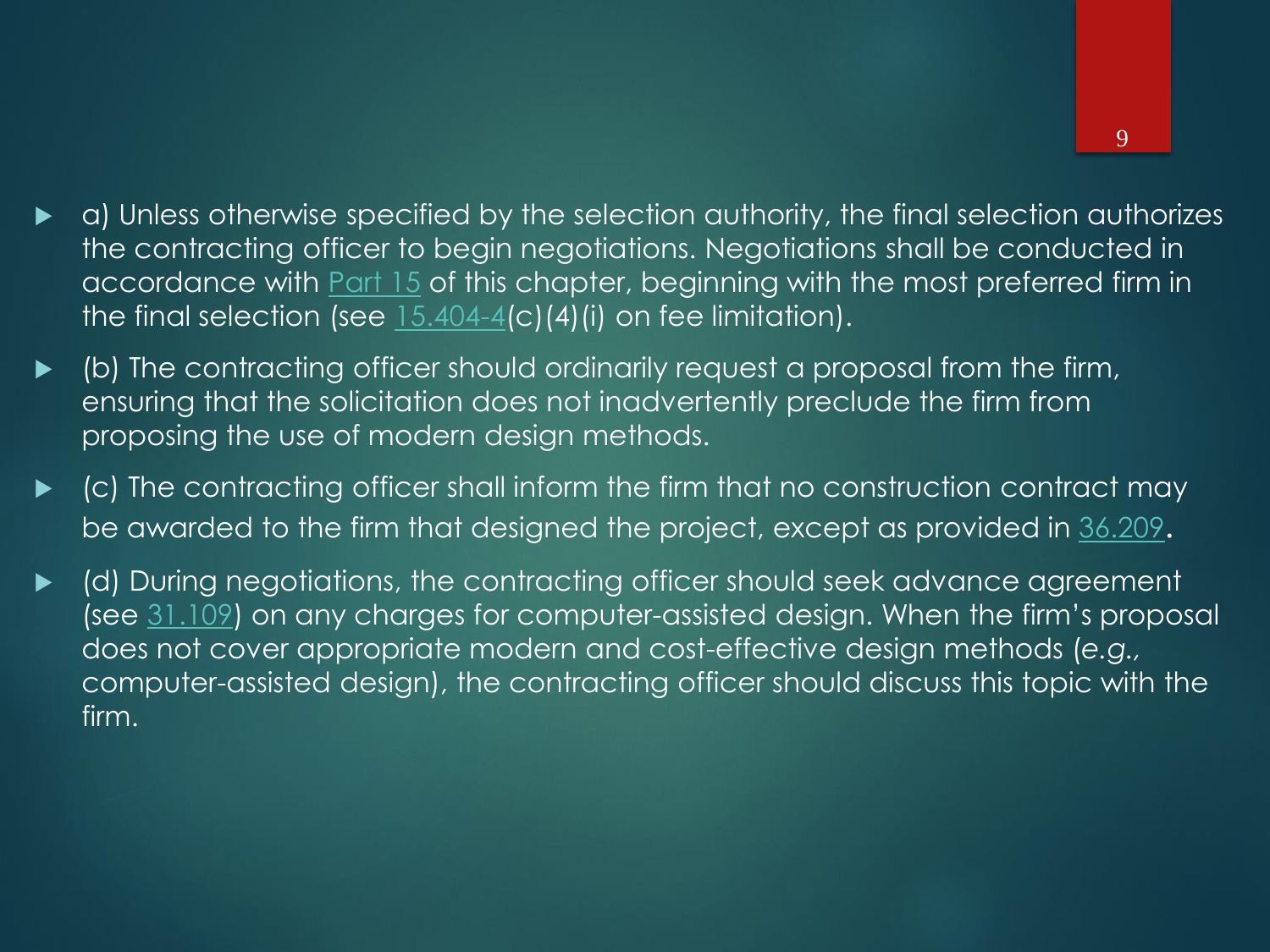(e) Because selection of firms is based upon qualifications, the extent of any subcontracting is an important negotiation topic. The clause prescribed at [44.204\(](https://www.acquisition.gov/sites/default/files/current/far/html/Subpart 44_2.html#wp1075060)b), Subcontractors and Outside Associates and Consultants (Architect-Engineer Services) (see [52.244-4](https://www.acquisition.gov/sites/default/files/current/far/html/52_241_244.html#wp1129128)), limits a firm's subcontracting to firms agreed upon during negotiations.

#### **36.604 Performance evaluation.**

See  $42.1502$  (f) for the requirements for preparing past performance evaluations for architect-engineer contracts.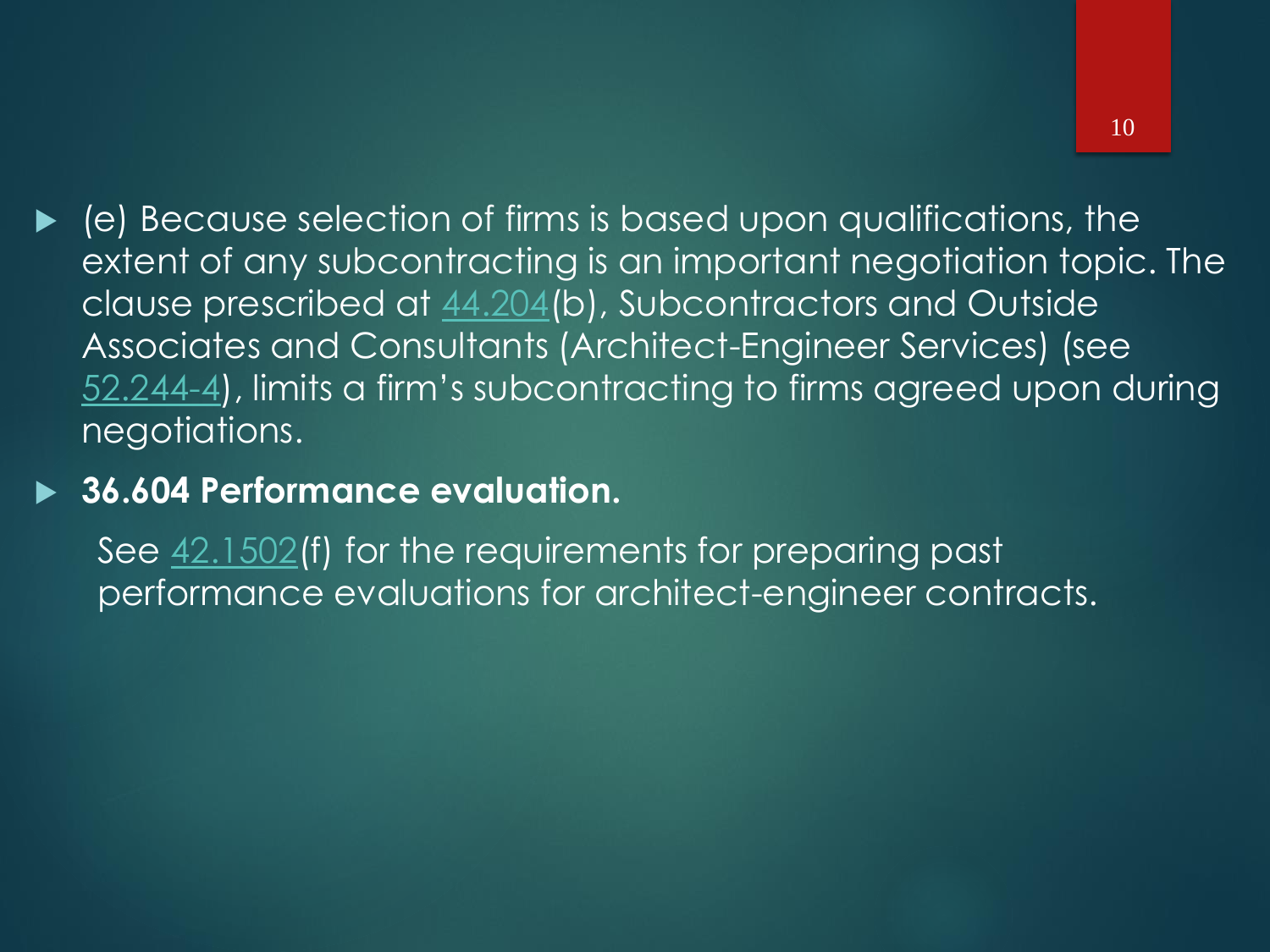### 36.606 Negotiations

11

 (f) If a mutually satisfactory contract cannot be negotiated, the contracting officer shall obtain a written final proposal revision from the firm, and notify the firm that negotiations have been terminated. The contracting officer shall then initiate negotiations with the next firm on the final selection list. This procedure shall be continued until a mutually satisfactory contract has been negotiated. If negotiations fail with all selected firms, the contracting officer shall refer the matter to the selection authority who, after consulting with the contracting officer as to why a contract cannot be negotiated, may direct the evaluation board to recommend additional firms in accordance with [36.602](https://www.acquisition.gov/sites/default/files/current/far/html/Subpart 36_6.html#wp1075568).